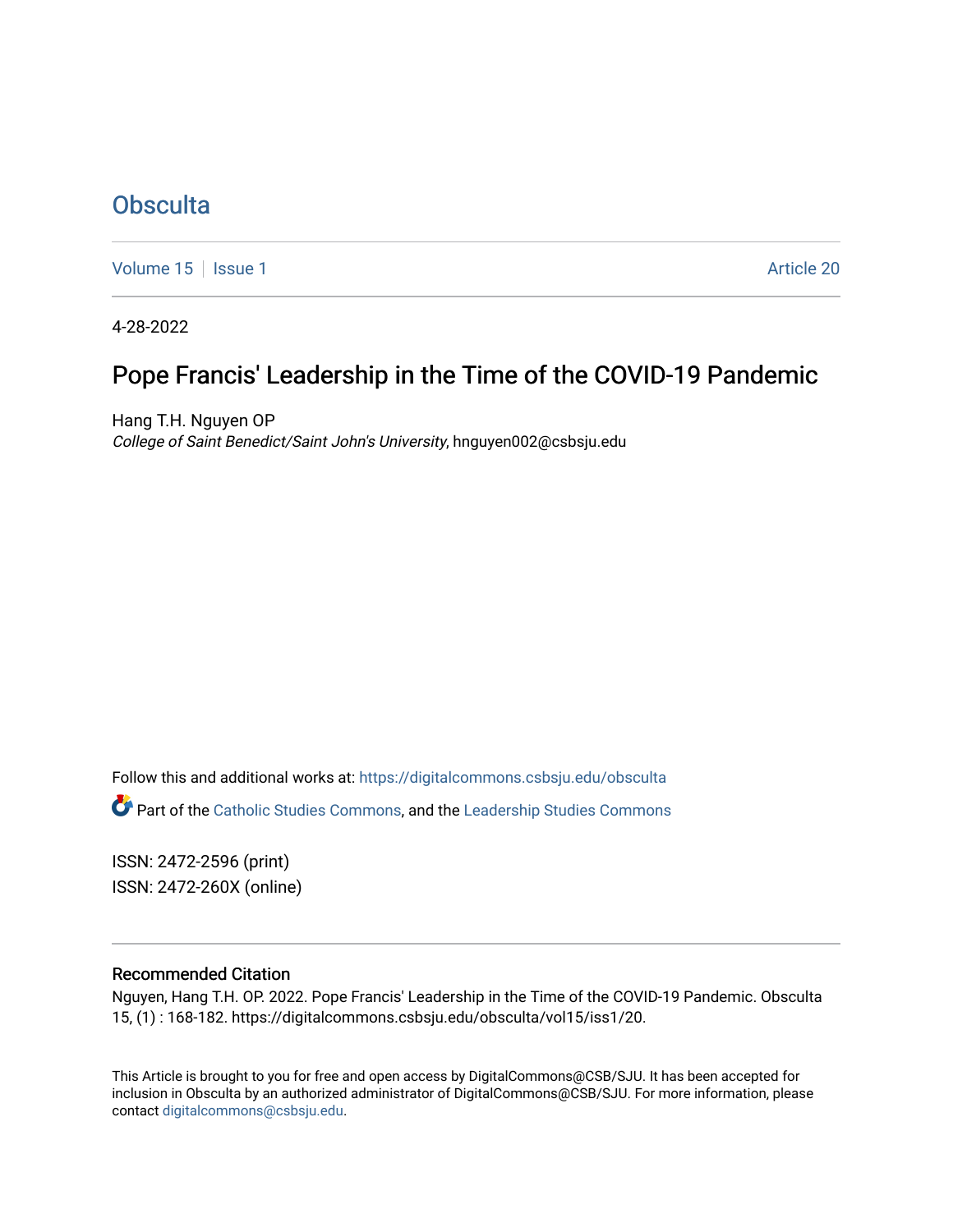# Pope Francis's Leadership in the Time of Covid-19 Pandemic

*by Sr. Hang T.H. Nguyen*

#### **ABSTRACT:**

The essay writes about the influences of the COVID-19 pandemic to human existence in various aspects, particularly Christian faith. In the darkness and hardship of life, believers and non-believers need the help of good leaders so that they can overcome the crisis, but not lose their faith in God. In order to achieve this purpose, the leaders both in the Church and in the world need to acquire some qualities. What are qualities of a good leader? The essay is an attempt to answer this question by reflection on Pope Francis' leadership. According to Orobator, Pope Francis is good leader who is always close to his people with consoling accompaniment to serve and protect them. Pope Francis' leadership modeled an example of good leadership for the leaders of the Church as well as the wider society.

#### **SYNOD:**

The essay serves as a demonstration of Church's synodality. It speaks of the characteristics of the Church in the view of Pope Francis defined as communion, mercy, humble service, and the poor Church for the poor. In the essay, the ecclesiology of Pope Francis shows the three ways of life of the Church including communion, participation, and mission. Church's ways of life are also illustrated in Pope's actions in the time of coronavirus pandemic. Pope Francis's ecclesiology and his leadership in the time of COVID-19 crisis show his desire a Church in which the leaders are in consoling accompaniment with Church's members to forgive, to serve, and to protect them as well as to strengthen their faith.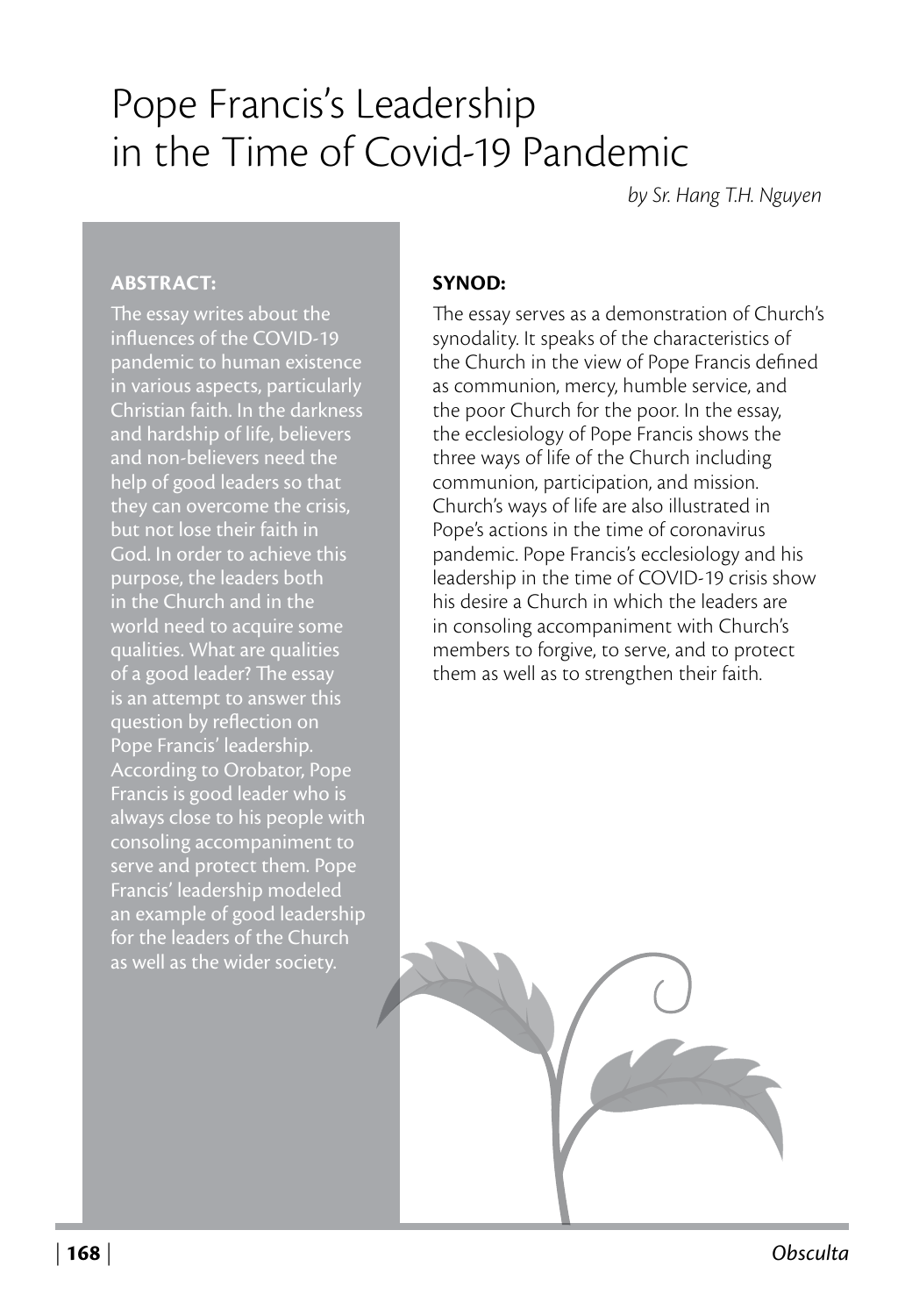#### INTRODUCTION

The Church exists in a global world characterized by the effects of different crises, including terrorism, violence, injustice, poverty, and particularly the current crisis of COVID-19 pandemic, with which the global community have confronted. Coronavirus Pandemic has gravely threatened human existence in various levels: it caused death, immense suffering and anxiety, existential fear and agony, paralysation of livelihoods of millions of people, serious financial crisis of society, as well as spiritual challenge of believers. Its effects are on both individuals and communities.<sup>1</sup> Inevitably, it challenges the faith of believers with intensive questions: Where is God in the midst of all these? Does God care or share in these afflictions?<sup>2</sup> More than ever, the world and believers are looking forward to the guidance and help of their leaders. A. E. Orobator says: "the world urgently needs a few good women and men to model what good leadership look like."<sup>3</sup> Hence, it is necessary to identify essential qualities of a leader in the time of crisis so that they can help Church's members overcome the crisis and be faithful to their God. In particular by reflecting on Pope Francis's style of leadership, one can draw important lessons for his/her leadership in the time of crisis. The essay will first present the ecclesiological spirit of Pope Francis, second examine his leadership dimensions during the COVID-19 crisis, and finally draw leadership lessons in a time of crisis learned from his example.

### POPE FRANCIS AND HIS ECCLESIOLOGICAL SPIRIT

Being a Jesuit, a Latin American Pope, and a pastor, Pope Francis's words and deeds has drawn not only the attention of Catholics, but also that of other Christians, and many people of other religions all over the world. This is because he does not just talk, but acts like Jesus particularly by showing his humility and commitment to social justice and love for the poor. He stands on the sides of the poor and those at the margins. He emphasizes God's mercy and therefore excluding no one. From social media, one can see that he communicates with ordinary people in a friendly way as if he is one of

<sup>1</sup> E. Orobator, *The Pope and the Pandemic: Lessons in Leadership in a Time of Crisis*, kindle edition, (Maryknoll, New York: Orbis Books, 2021), 11.

<sup>2</sup> Ibid., 28.

<sup>3</sup> Ibid., 8.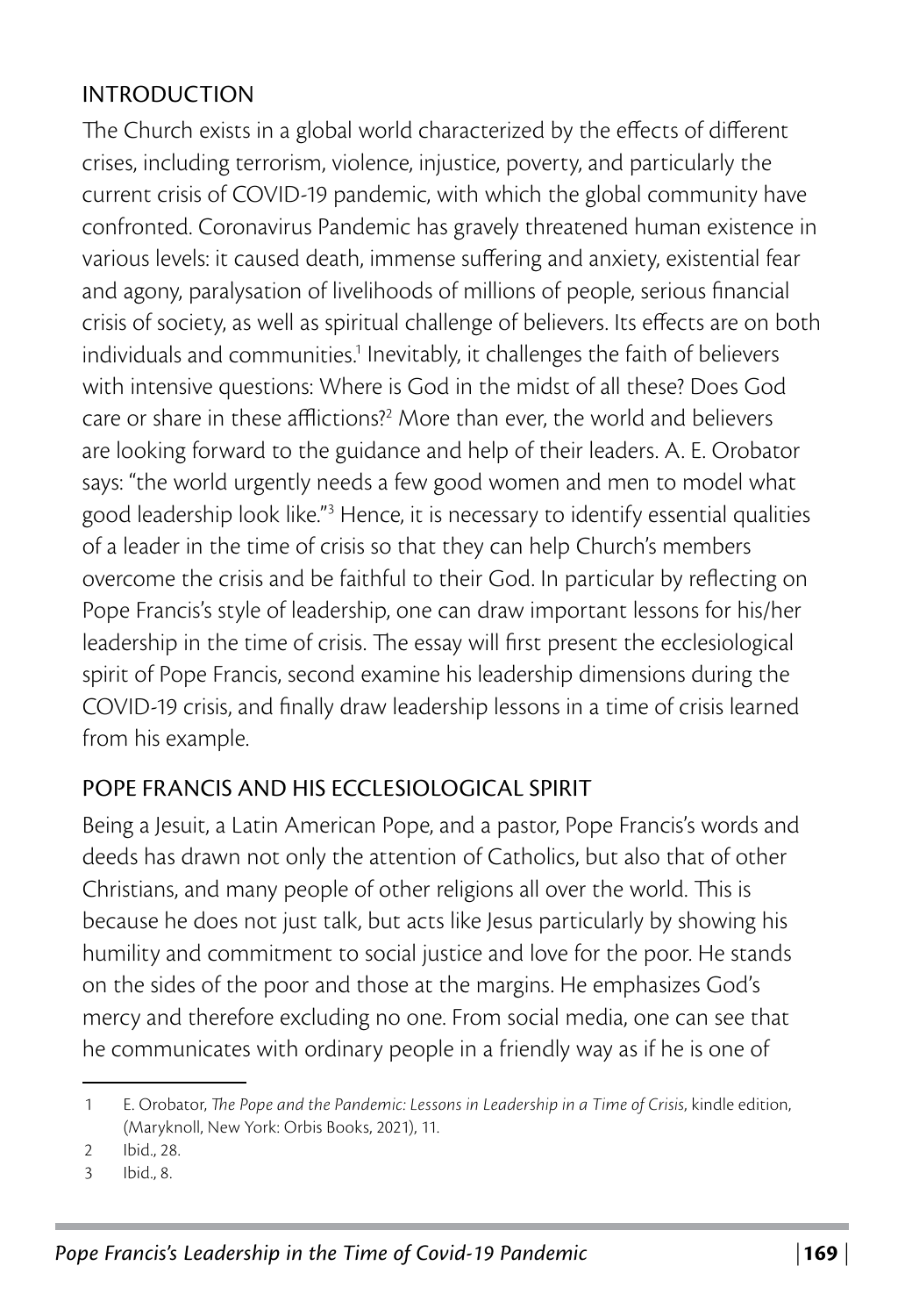them, and expresses warmth and happiness as engaging with people in all communities. In this respect, the Pope consults widely in order to understand people from kinds of situations.

There has been ecclesial renewal from the very outset of Pope Francis's papacy. It can be said that Pope Francis has carried out a change in the understanding of the Catholic Church. Thus, the Catholics' view on the Church has been gradually more definable. In spite of having inherited issues from the ecclesiological vision of the Second Vatican Council and the teachings of the predecessors, Pope Francis has initiated significant changes which are different from the previous papacies. Gerard Mannion notes that Pope Francis's vision on the Church is "a conscious reordering of priorities – prioritizing practical, pastoral, social, and moral concerns over and against doctrinal, juridical, and fundamental theological considerations."4 In this way, he has advanced in new ways that the Church does her mission with mercy, love and justice. His view on the Church can be identified with four main features: the Church as communion, the poor Church for the poor, the Church of mercy, and the Church of service. These characteristics, taken together, reflect his renewal vision on the Church.

First, the Pope is influenced by the understanding of the Church as communion, which was centered at the Second Vatican Council, but he made some changes. He emphasized the importance of fostering collegiality in the Church at all levels. To the Pope, the moment has come to make the collegiality posed at the Second Vatican Council, in which the Pope and Bishops worked together, like Peter and Apostles, sharing responsibility in governing the universal church.<sup>5</sup> Thus, he established of a group of eight cardinals from five continents around the world to be his advisors on the governance of the universal Church and to help him revise the apostolic constitution on the Roman Curia, and further to manifest the communion of Bishops.6 The Pope stressed more on the role of local churches. He said: "Each particular Church, as a portion of the Catholic Church under the leadership

<sup>4</sup> Gerard Mannion, *Pope Francis and the Future of Catholicism: Evangelii Gaudium and the Papal Agenda* (New York: Cambridge University Press, 2017), 99.

<sup>5</sup> Marco Politi, Pope Francis Among the Wolves: The Inside Story of a Revolution, trans. William McCuaig (New York: Columbia University Press, 2015), 56-57.

<sup>6</sup> Ibid., 58-59.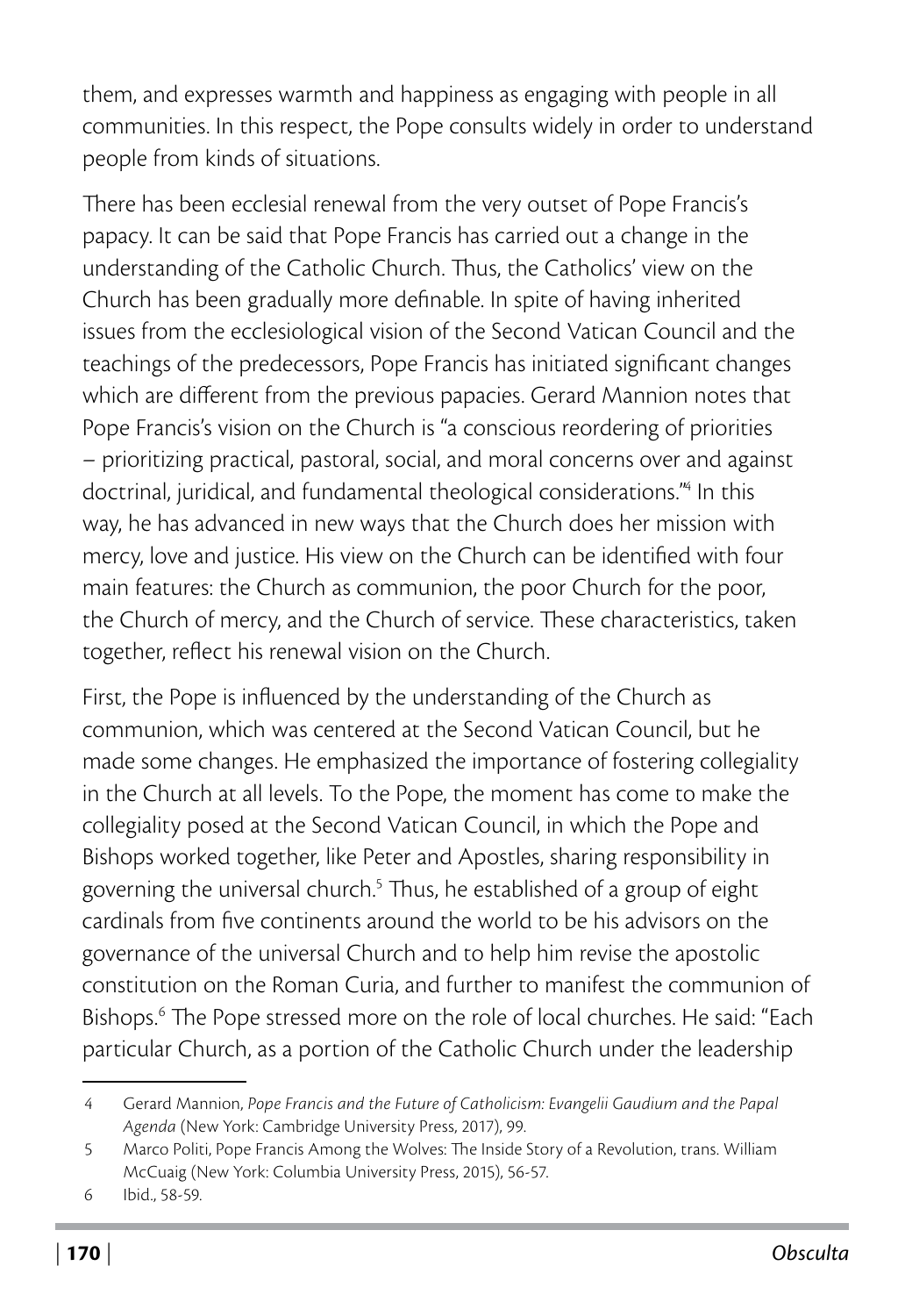of its Bishops, is likewise called to missionary conversion. It is the primary subject of evangelization, since it is the concrete manifestation of the one Church in one specific place, and in it 'the one, holy, catholic, and apostolic Church of Christ is truly present and operative.'"7 The Pope also emphasized the responsibility of lay people for the Church and her mission because they are "the protagonists of the Church and the world."<sup>8</sup> He particularly featured the role of women in the Church,<sup>9</sup> when he affirmed: "It is necessary to broaden the opportunities for a stronger presence of women in the Church… the feminine genius is needed wherever we make important decisions."10 In *Evangelii Gaudium* (EG), he also wrote: "The Church acknowledges the indispensable contribution which women make to society through the sensitivity, intuition and other distinctive skills which they, more than men, tend to possesses;" they can offer new contributions for activities and theological reflections in the Church.11 Hence, the Church entails to foster the communion of her members at all levels.

Second, the Pope specially emphasized the poor and the suffering of the Church. Pope Francis makes an appeal that he wants a Church which is poor for the poor. The poor not only share in the *sensus fidei*, but also know the suffering Christ in their difficulties. For him, the new evangelization is to acknowledge the saving power at work in the life of the poor and to put them at the center of the Church. The Church is called to find Christ in them and be evangelized by them.12 In the words of Stan C. Ilo, the Church of the poor refers to the identity and mission of the Church. It is an invitation to all Christians to return to true evangelization.13 Pope Francis also reminds that the poor are central to the Gospel: "God's heart has a special place for the

11 Pope Francis, *EG*,103.

<sup>7</sup> Pope Francis, "Apostolic Exhortation *Evangelii Gaudium* of the Holy Father Francis to the Bishops, Clergy, Consecrated persons and the Lay Faithful on the Proclamation of the Gospel in Today's World," , 30, [https://www.vatican.va/content/francesco/en/apost\\_exhortations/documents/papa](https://www.vatican.va/content/francesco/en/apost_exhortations/documents/papa-francesco_esortazione-ap_20131124_evangelii-gaudium.html)[francesco\\_esortazione-ap\\_20131124\\_evangelii-gaudium.html.](https://www.vatican.va/content/francesco/en/apost_exhortations/documents/papa-francesco_esortazione-ap_20131124_evangelii-gaudium.html)

<sup>8</sup> Joseph Xavier, "The Church of the People: Ecclesial Vision of Pope Francis," *VJTR* 80, no. 8 (August 2016), 607.

<sup>9</sup> Pope Francis, *EG*, 103.

<sup>10</sup> Politi, 95.

<sup>12</sup> Ibid., EG, 198

<sup>13</sup> Stan Chu Ilo, *A Poor and Merciful Church: The Illuminative Ecclesiology of Pope Francis* (Maryknoll, NY: Orbis Books, 2018), 85.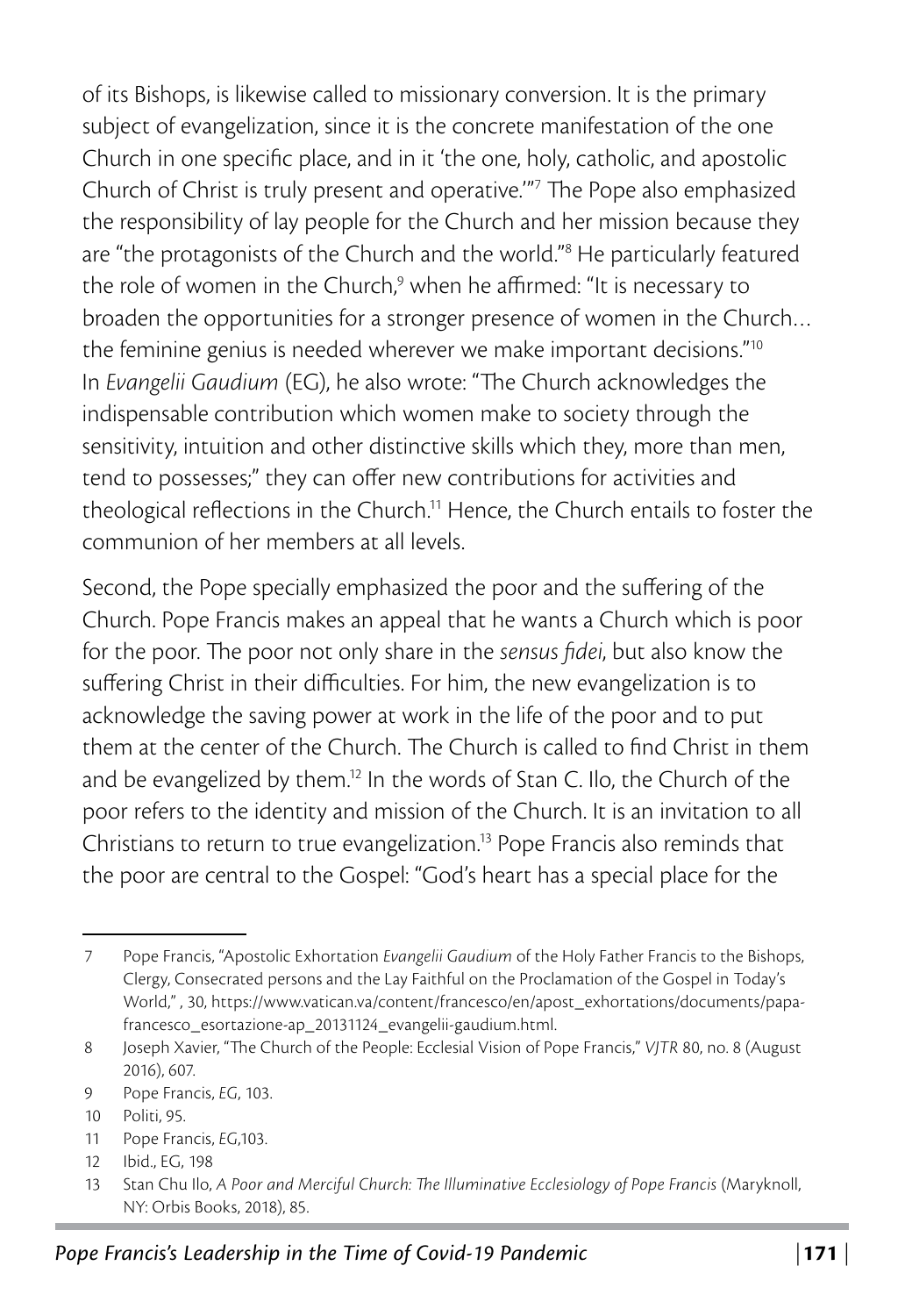poor, so much so that he himself 'became poor' (2 Cor 8:9).14 In fact, from the first day of his pontificate, he has devoted himself to local churches that are poor and to the poor around the world. It shows that his preferential option is for the poor, especially associating with the Church in Latin America.<sup>15</sup> The Pope wants the Church to be poor so that She is truly free to witness the joy of the Gospel and to be God's instruments for the liberation and promotion of the poor.<sup>16</sup>

Third, Pope Francis's spirit is notably inspired by the insight that God is mercy. Mercy is a fundamental value in his spirituality, as W. Kasper notes that mercy is the keyword of his papacy.<sup>17</sup> For the Pope, mercy stands at the center of Christian life. The Church cannot exist without this virtue. In his *Misericordiae Vultus*, the Pope writes: "mercy is the very foundation of the Church's life… nothing in her preaching and in her witness to the world can be lacking in mercy. The Church's very credibility is seen how she shows merciful and compassionate love."18 Therefore, the Church must be in communion with others, especially the poor and suffering of the world.19 Thereby the Church expresses herself as a *mother* and *shepherd* who always welcomes, loves, and walks with those who seek God.<sup>20</sup> For the sinners and the excluded, the Church must be like the father in the Parable of the Lost Son, taking the first step to forgive and opening the door to await her children's return.<sup>21</sup>

Fourth, Pope Francis centers on the matter of service—the call for humble service to Church's members and to the wider world. The Church of service is manifested not only by the words and teachings of the Church, but also

<sup>14</sup> Pope Francis, *EG*, 197.

<sup>15</sup> Bradford E. Hinze, "The Ecclesiology of Pope Francis and the Future of the Church in Africa," *Journal of Global Catholicism* 2, no. 1 (December 2017), 8.

<sup>16</sup> Pope Francis, *EG*, 187.

<sup>17</sup> Mozes Noda, "Religion, Liturgy and Ethics, at the Intersection BetweenTtheory and Practice. The Revolution of Pope Francis," *Journal for the Study of Religions and Ideologies*, no. 46 (2017), 25. Cited in Walter Kasper, *Papst Franziskus – Revolution der Zärtlichkeit und der Liebe. Theologische Wurzeln und pastorale Perspektiven*, (Stuttgart: Katholisches Bibelwerk, 2015).

<sup>18</sup> Pope Francis, "*Misericordiae Vultus*: Bull of Indiction of the Extraordinary Jubilee of Mercy," 10. [https://w2.vatican.va/content/francesco/en/apost\\_letters/documents/papa-francesco\\_](https://w2.vatican.va/content/francesco/en/apost_letters/documents/papa-francesco_bolla_20150411_misericordiae-vultus.html) [bolla\\_20150411\\_misericordiae-vultus.html.](https://w2.vatican.va/content/francesco/en/apost_letters/documents/papa-francesco_bolla_20150411_misericordiae-vultus.html)

<sup>19</sup> Robin Ryan, "Ecclesiological Themes in the Teaching of Pope Francis," *New Theology Review* 27, no. 2 (March 2015) 85.

<sup>20</sup> Pope Francis, *The Church of Mercy: A Vision for the Church* (Chicago: Loyola Press, 2014), 85-86.

<sup>21</sup> Pope Francis, *EG*, 46.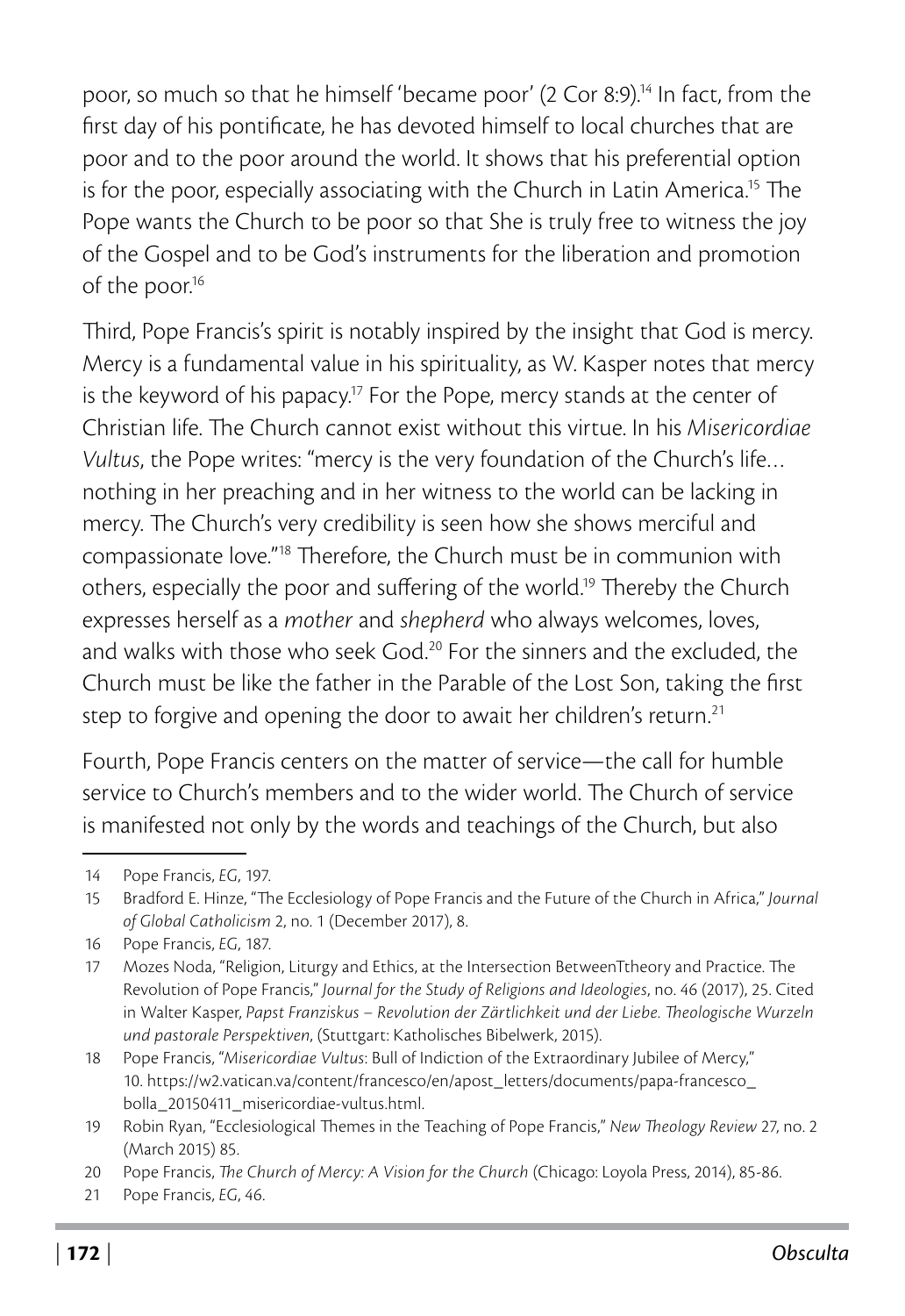by her actions and witnesses. The Church, first and foremost, is responsible for the minister of the Gospel (Eph 3:7; Col 1:23), then to all people by accompaniment, walking with others, journeying alongside them. Regarding the Church's leaders, the Pope appealed them to "go out" to serve the poor and the suffering.<sup>22</sup> They must take on the "smell of the sheep" and let themselves permeate their smell.<sup>23</sup> They should not control people, but must accompany and walk with them in order to guide, encourage, support, and to keep them united.<sup>24</sup> The Church of service is also taking part in the new ministry of "going forth." The Church is not sitting still and waiting for others to come to her, but rather She is "going from our own comfort zone to reach all the 'peripheries' in need of the light of the Gospel."25 The Pope desires "a Church which is bruised, hurting and dirty because it has been out on the streets, rather than a Church which is unhealthy from being confined and from clinging to its own security."26 The Pope refers to the Church as a "field hospital," which is close to the wounded and humiliated of history.<sup>27</sup>

The Church in the vision of Pope Francis consists of reforming the Roman Curia, caring for all her members, outlining new directions for Church ministry, and encouraging and accompanying all her members, especially the poor and neglected. Pope Francis's view on the Church may arouse a hope for deep reflection on the Church and people in today's world. From his ecclesiology, one can find that the Church is the house of the Father, where there is a place for everyone with different problems and there are opening doors to welcome not only Catholics, but everyone.

### POPE FRANCIS'S LEADERSHIP IN THE TIME OF THE COVID-19 PANDEMIC

Pope Francis's leadership is fundamentally exposed by his words and deeds, particularly from his renewal vision on the Church. It can be said that his dynamic personality, great heart, profound wisdom, and ecclesiological

<sup>22</sup> Maryanne Loughry, "A Church of and for the Poor," in *Pope Francis and the Future of Catholicism*, ed. Gerard Mannion (New York: Cambridge University Press, 2017), 167. Cited in Pope Francis, Homily for the Mass of Chrism 2013, [https://www.vatican.va/content/francesco/en/homilies/2013/](https://www.vatican.va/content/francesco/en/homilies/2013/documents/papa-francesco_20130328_messa-crismale.html) [documents/papa-francesco\\_20130328\\_messa-crismale.html](https://www.vatican.va/content/francesco/en/homilies/2013/documents/papa-francesco_20130328_messa-crismale.html).

<sup>23</sup> Pope Francis, *EG*, 24.

<sup>24</sup> Ryan, "Ecclesiological Themes in the Teaching of Pope Francis," 87.

<sup>25</sup> Pope Francis, *EG*, 20.

<sup>26</sup> Ibid., EG, 49

<sup>27</sup> Xavier, 606. Cited in Pope Francis, "Salute negate." L'Osservatore Romano, 8 May 2016, 1.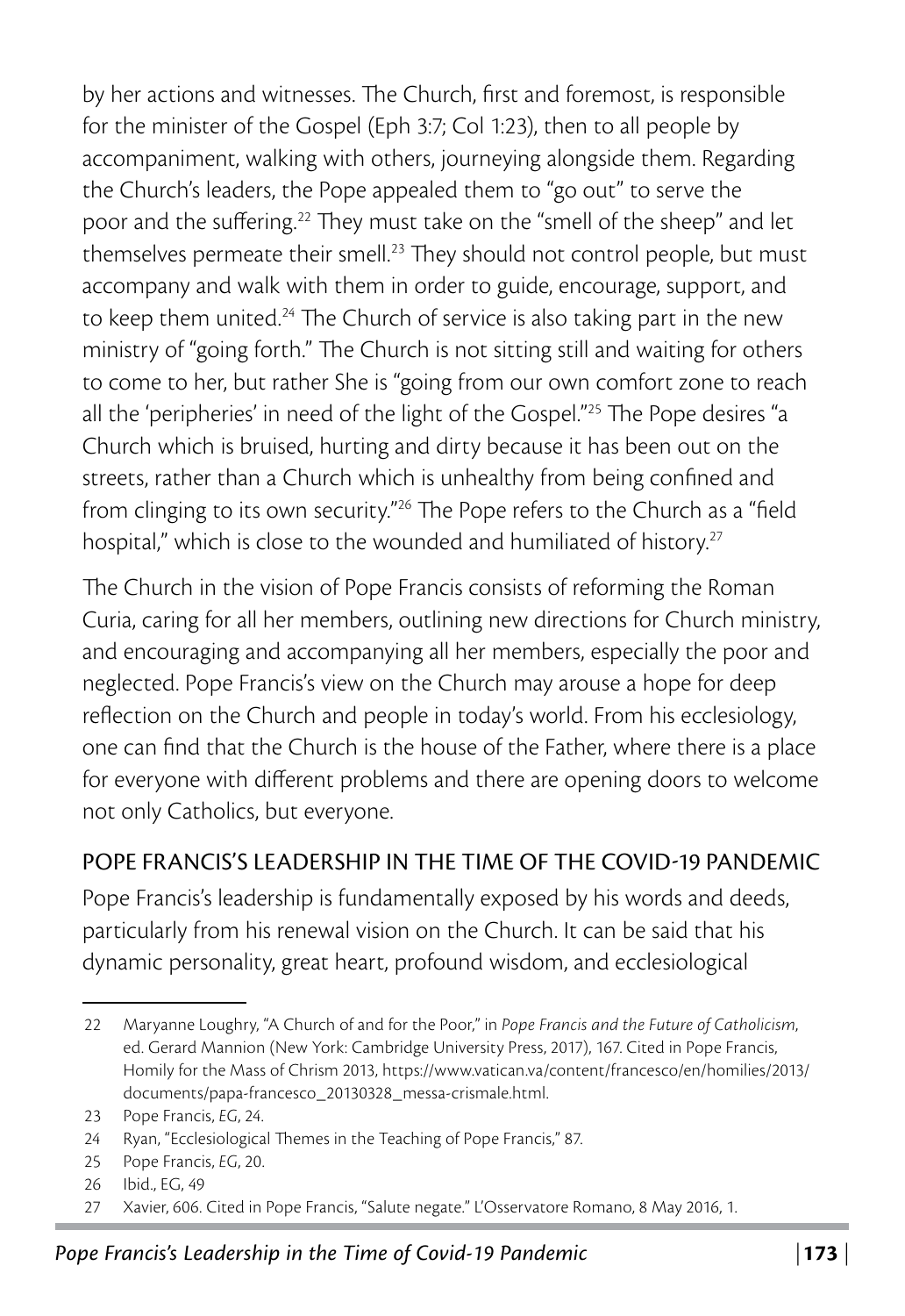vision all served him well as a leader.28 At the harsh time of the coronavirus catastrophe, which left the global world in a state of great anguish, his handling of the crisis exemplified a specific style of leadership and addressed constitutive elements of good leadership, being a model for leaders both in the Church and in the broader society. In fact, during the time of the coronavirus crisis, some governments used their authority and brutal force in restricting the pandemic<sup>29</sup> whereas the Pope desired political authority to exercise "a service to solidarity, the common good, and the advancement of human dignity."30 To the Pope, the time of hardship reminds leaders of the superficial the importance and necessity of solidarity with other people and service for others. It also awakens leaders to injustice and the cries of the poor.<sup>31</sup> Thus, the Pope prioritizes the needs and protection of the vulnerable victims.

The first constitutive dimension of Pope Francis's leadership in the crisis is defined as a consoling accompaniment embodied in poignant gestures and symbols that communicate compassion, mercy, and hope. According to saint Ignatius of Loyola (1491-1556), consolation is simply defined as an increase of hope, faith, and love. The consolation as an experience of hope, faith, and love is significant for believers and non-believers. This is because these three elements would form the first causality of harsh experience of the crisis, like COVID-19, which brings fear, sorrow, suffering, death, and paralysation to people on a global level. This posed a question about the existence and love of God. It was a fundamental test of faith for many believers,<sup>32</sup> so the Pope focused on Christian hope. In his homily at the chapel at Casa Santa Marta on May 8, 2020, he gave hope to people by identifying and elaborating "the three marks" of Christ, a Consoler. First, the Pope affirms that the consolation of Christ is true, not "deceiving," and is a consolation in closeness and silence. Second, it is neither "anesthesia" nor a provision of a false comfort that makes suffering become disguised and paralyzed. Third, it opens "the door of hope" that Christ walks with people through from their painful realities into God's

<sup>28</sup> Agbonkhianmeghe E. Orobator, S.J, *The Pope and the Pandemic: Lessons in the Leadership in a Time of Crisis*, (Maryknoll, NY: Orbis Books, 2021), 13.

<sup>29</sup> Ibid., 19-20.

<sup>30</sup> Ibid., 21.

<sup>31</sup> Pope Francis, *A Christian Response to Covid-19*, ed. Walter Kapser, George Augustine, forward by Pope Francis (Mahwah, NJ: Paulist Press, 2020), v.

<sup>32</sup> St. Ignatius. Cited in Orobator, 28.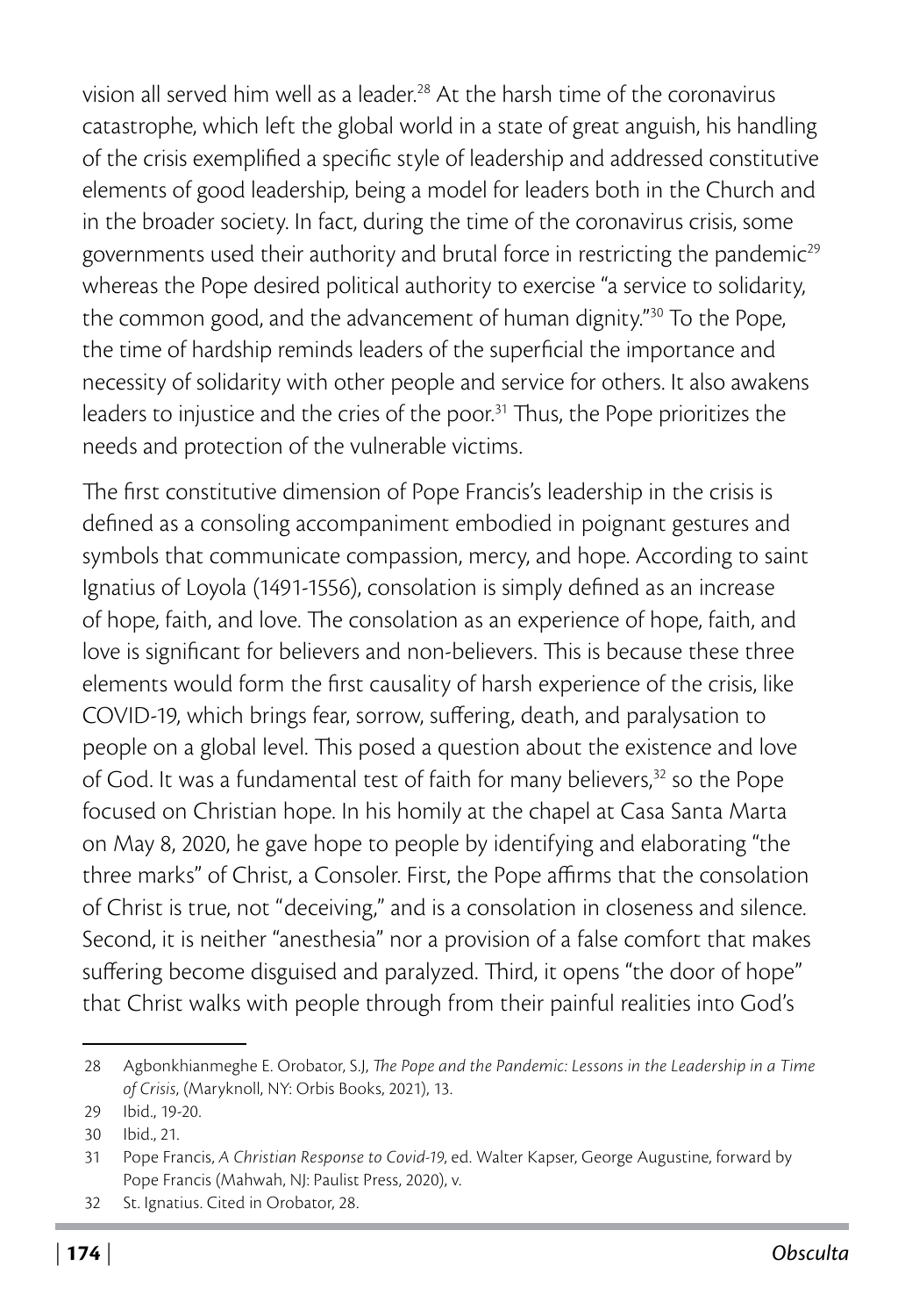consolation and peace. Pope Francis applied this three-step consolation to his ministry in the time of pandemic. Through means of media, he expressed his solidarity with frontline health care workers and spiritually supported them. He emphasized that the reality of the passion, suffering, and death of Christ has no "quick fix" or "happy ending." In his explanation, the end of Easter will be in the resurrection and in peace; yet it does not mean "a happy ending but a loving commitment that makes you tread a difficult path. But He trod it first. This comforts us and gives us strength."33 Thus, the crucial quality of leadership in the time of crisis is the ability to maintain a realistic view toward the pandemic and to prevent false assurances mimicking an authenticity of purpose.<sup>34</sup> Furthermore, Pope Francis's consolation is expressed in new way of being close. Accompaniment with the suffered is always the option of the Pope. He suggested that Church's leaders must be physically close to people, walking with them on their path of pain and suffering.<sup>35</sup> This echoes his ecclesiological view writtent in the *Evangelii Gaudium* that Church ministers must take on the "smell of the sheep" (EG, 24). It implies that Church ministers need to be close to their sheep to care for and to protect them so that the smell of the sheep permeates the shepherd's body. Pope Francis addresses ecclesial leadership with his favorite words: "accompaniment," "walking with others," and "journeying alongside them." In the words of R. Ryan, Church leaders must walk with the people – "walk in front in order to guide the community, in the middle in order to encourage and support, and at the back so that no one lags too far behind, to keep them united."<sup>36</sup> Despite the coronavirus pandemic causing social distance, the Pope was not apart from his people. He opted for a socially distanced accompaniment: "I will accompany you from here."<sup>37</sup> His accompaniment in this time of crisis reveals a new way of being close. In the interview with Paolo Rodari, the Pope emphasized the crucial need of "discovering a new closeness," in which closeness is understood in terms of spiritual, not physical. The new way of closeness exemplifies Pope Francis's leadership in the time of the pandemic and he expressed his desire to lead through pastoral leadership, stating that

37 Orobator, 30.

<sup>33</sup> Orobator, 30.

<sup>34</sup> Ibid.

<sup>35</sup> Ibid.

<sup>36</sup> Ryan, 87.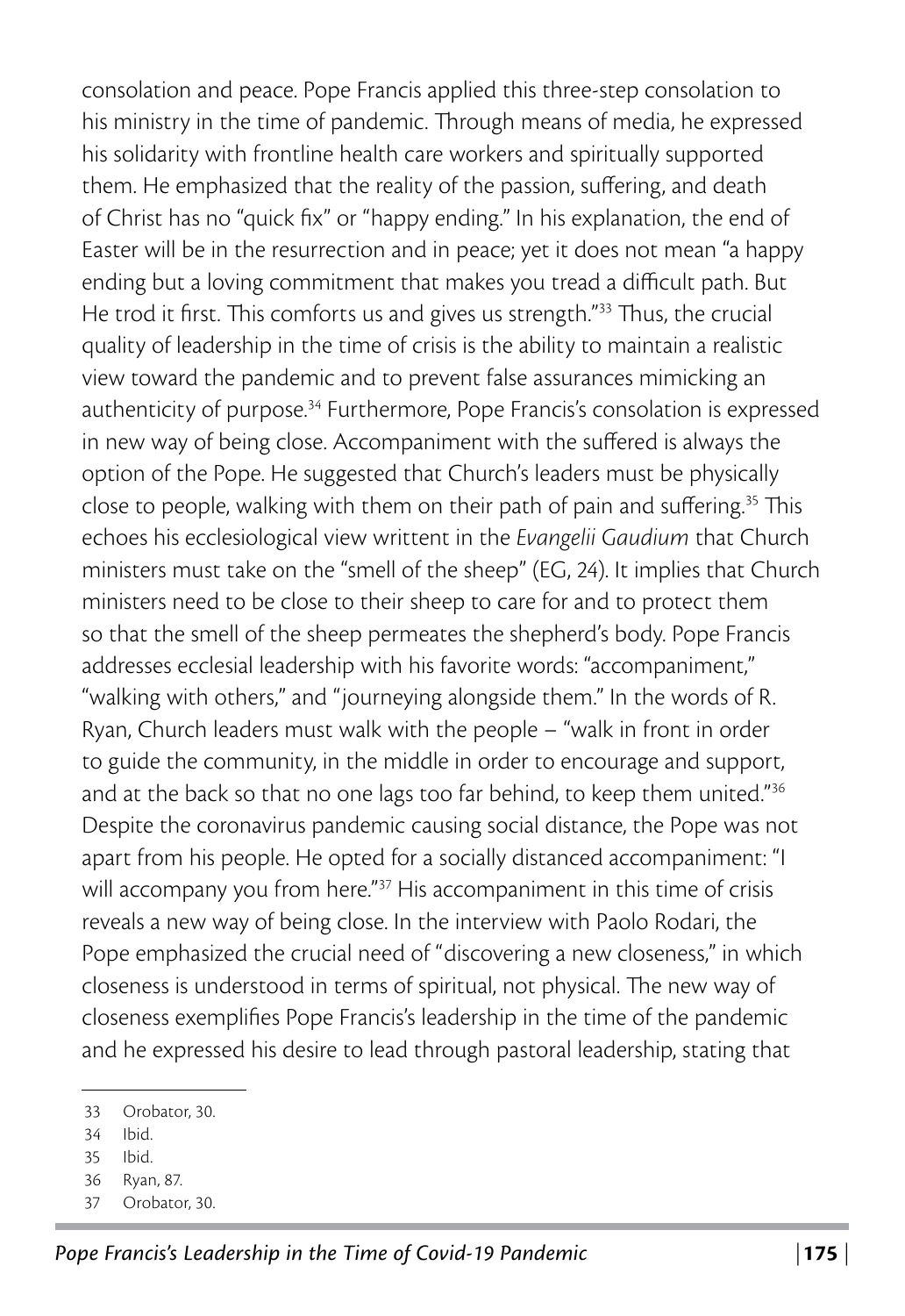"the people of God need their pastor to be close to them, not to overprotect himself. The people of God need their pastors to be self-sacrificing."38 In addition, compassion and mercy are also components of consolation. Compassion is identified in one's ability to live in difficult and challenging situations as a shared experience. To Pope Francis, compassion means "to suffer with, to suffer together, to not remain indifferent to the pain and suffering of others."39 Compassion surpasses empathy. It motivates an action in response to an unjust and unworthy structure of the world. It urges people to figure out the way of structuring the world and making it better. In the time of crisis, compassion reflects a way of life that tends to the wounds and pains of others in order to bring them consolation and to inspire the establishment of common good, just structures, and living conditions.40 Another component of consolation is mercy. To the Pope, mercy is a way of life that originates in the tenderness of God. It is a manifestation of concrete responses that touch the hearts of others in their pain and eventually becomes actions of justice. The Pope believes that mercy is the divine attitude, the healing power of the cross that enables people to overcome fear and to maintain a compassionate accompaniment for the suffering people. Compassion and mercy are defined as a fundamental engagement inspired by love and a radical solidarity with the vulnerable. Compassion and mercy are marked as the exercise of the ministry of consolation, the option to stand on the side of the vulnerable, which defines characteristics of Pope Francis's leadership in the time of crisis. For him, leadership in a time of crisis requires a radical manifestation of mercy which is expressed in a compassionate and merciful commitment for the healing of pain and the conversion of unjust structures.<sup>41</sup> This reflects his ecclesiological vision, in which the primary task of the Church is affirmed "to bear witness to the mercy of God and to encourage generous reactions of solidarity in order to open a future of hope. For where hope increases, energy and commitment to building a more human and just social order also grows, and new possibilities for sustainable and healthy development emerge.<sup>"42</sup>

<sup>38</sup> Ibid., 31.

<sup>39</sup> Ibid., 35.

<sup>40</sup> Ibid., 36-37.

<sup>41</sup> Orobator, 37-38.

<sup>42</sup> Pope Francis, "Official Visit of the Holy Father to H.E. Mr Giorgio Napolitano, President of the Republic of Italy: Address of Pope Francis," Vatican (14 November 2013), [Official Visit to the](https://www.vatican.va/content/francesco/en/speeches/2013/november/documents/papa-francesco_20131114_presidente-repubblica-italiana.html)  [President of the Republic of Italy at the Quirinal Palace \(14 November 2013\) | Francis \(vatican.va\)](https://www.vatican.va/content/francesco/en/speeches/2013/november/documents/papa-francesco_20131114_presidente-repubblica-italiana.html).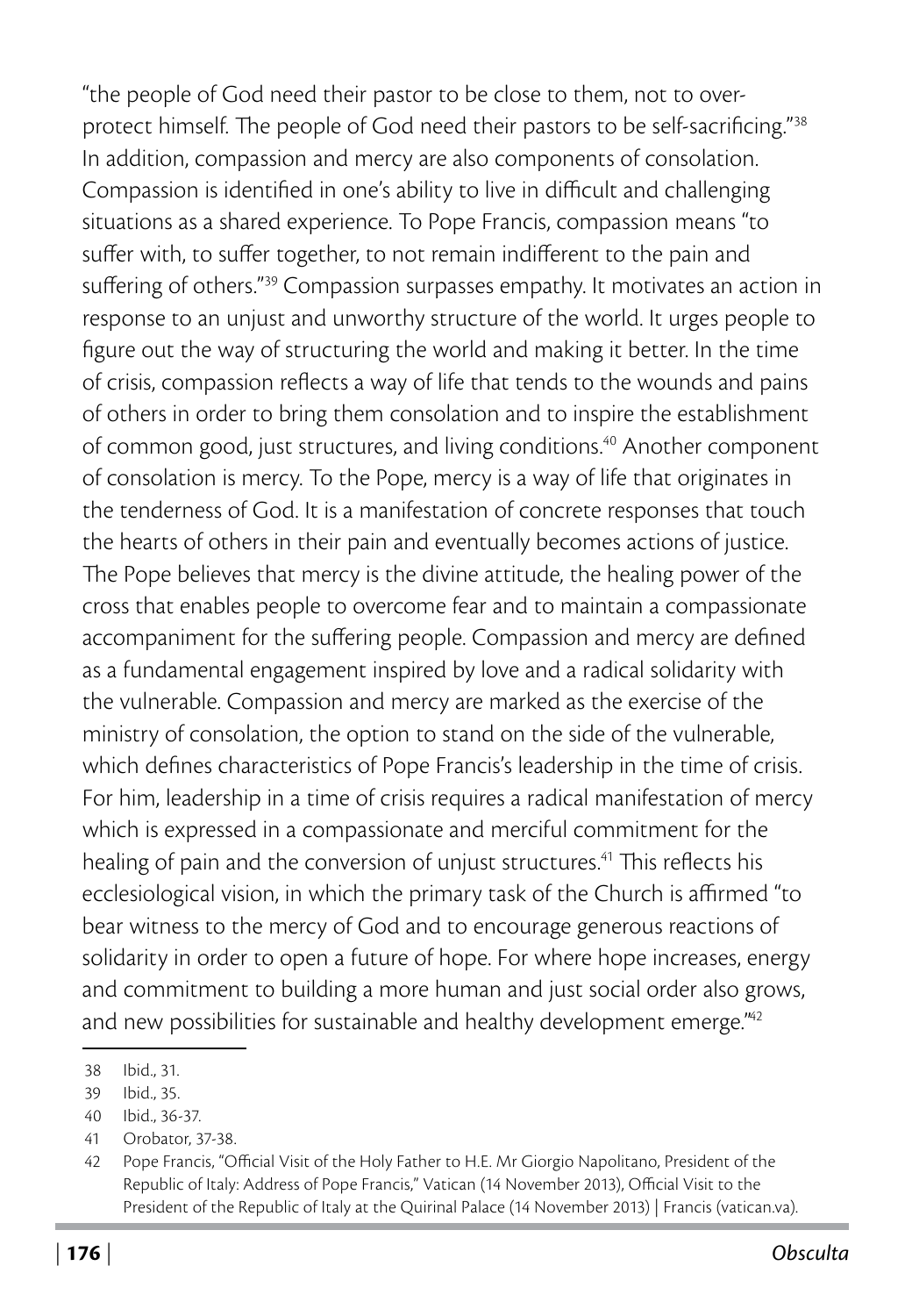The second constitutive attributes of Pope Francis's leadership in the time of crisis is his love for the poor, the marginalized, and the vulnerable. The Church of Pope Francis is for the poor, serves the poor, and centers on the poor.<sup>43</sup> Thus, in his leadership, the Pope always demonstrates his option to stand with the poor and the vulnerable in solidarity, compassion, and mercy.<sup>44</sup> His deep concern for workers' rights and conditions shows that he stands with them, particularly demonstrating another aspect of good leadership in a time of crisis when the rights of vulnerable workers are ignored or violated.<sup>45</sup> During the coronavirus pandemic, the Pope preferentially loves and cares for the people at the margins and peripheries. In preferential choice for the poor and vulnerable, the Pope refers to locate at existential peripheries to protect and advocate for them.46 The Pope also stands closely with migrants and refugees by upholding moral behaviors and preventing tragedies in the time of crisis. He called for an ethical practice of the international migration with four words: "welcome, *protect*, *promote*, and *integrate*." He also encouraged the generosity of individuals, communities, and societies to welcome the refugees for their human dignity.<sup>47</sup> For prisoners and detainees, the Pope worried about the risk of Covid-19 infection among them because of their limited space of social distance and he passionately appealed for their safety.<sup>48</sup> He called prisoners and detainees his "friends" and assured them with his care, compassion, and closeness. In the context of the coronavirus pandemic, the Pope called the world's attention to the people living in the peripheries. Thus, a good leader must take this manner of the Pope to show a preference of love for those who are most affected, vulnerable, and marginalized during this time.<sup>49</sup>

A celebration of goodness is also defined as the third constitutive dimension of Pope Francis's leadership. The Pope prefers to prioritize dignity, rights, and justice for people, which entails a recognition and celebration of the inherent goodness of humanity. Since the sadness and darkness of a crisis can overshadow the light of human goodness, he suggests celebrating the

- 47 Ibid., 52.
- 48 Ibid., 54-55.
- 49 Ibid., 56.

<sup>43</sup> Pope Francis, *EG*, 198.

<sup>44</sup> Orobator, 48.

<sup>45</sup> Ibid., 49.

<sup>46</sup> Orobator, 51.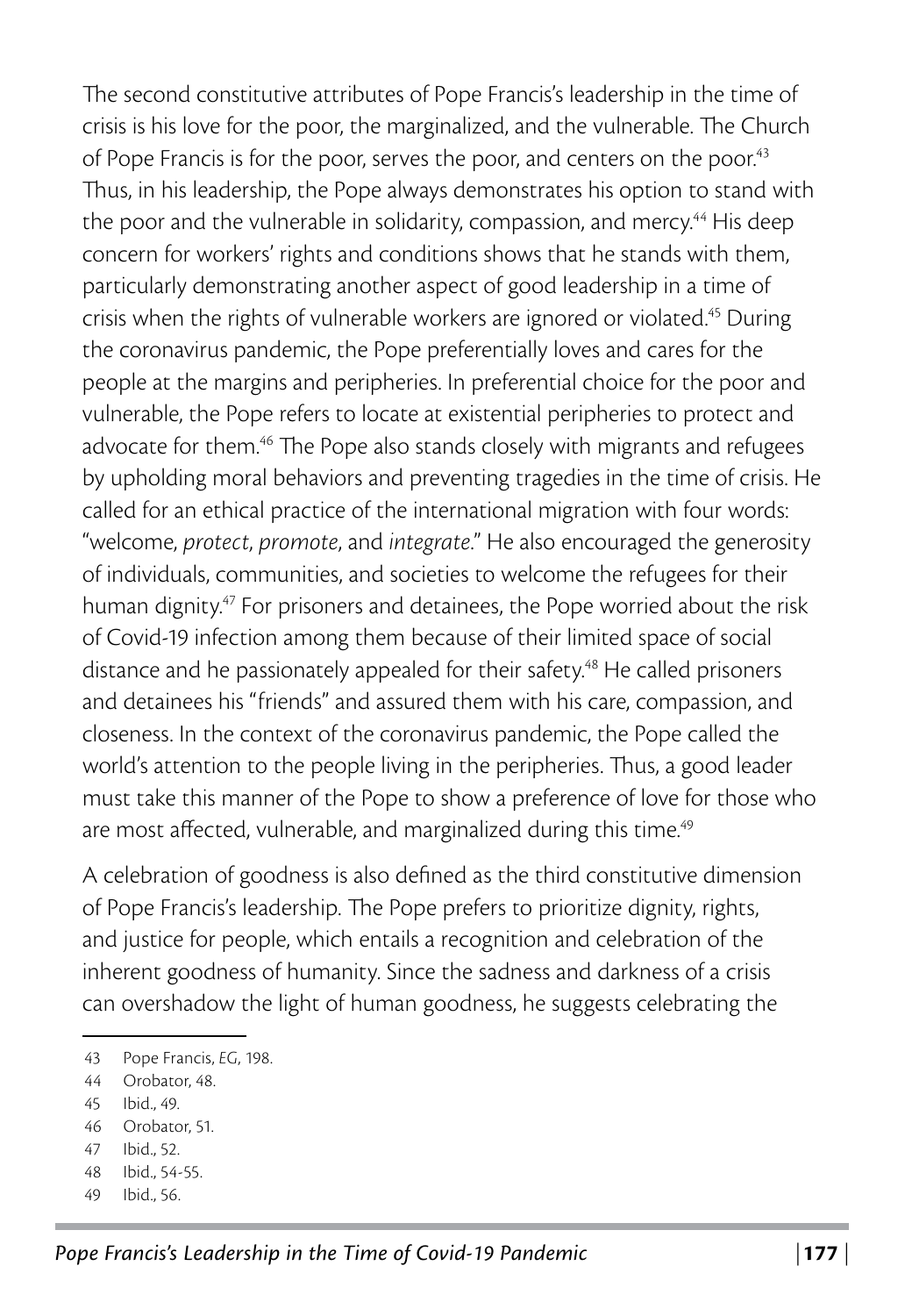goodness to appreciate human dignity. He found it necessary to have a conscientious and compassionate leader so that human dignity could be preserved. The Pope praised those who had sacrificed, conquered difficulties, and shown true qualities of humanity. They are frontline health care workers, medical doctors, nurses, religious sisters, and priests who have exemplified the worthiest manifestations of the humanity during the pandemic. The Pope says that these people who have died on the frontlines are "crucified people," "soldiers," –"soldiers of love." He praised them as "pastor doctors" and "good shepherds" who, like Jesus Christ, lay down their lives to save others. The Pope said to them that they had done the good in a time of great challenge.<sup>50</sup> He viewed them as people who emptied themselves to care for and save the lives of the sick; therefore, we need to recognize, value and celebrate them. Likewise, the Pope praised the roles and duties of women as "the embodiment of goodness" in the time of the pandemic. Their effort to serve the sick bears witness to God's love, self-sacrificing love, tenderness, and compassion.<sup>51</sup> Also, the Pope praised many priests who died while serving the sick in hospitals. Like other heroes, they poured out their lives to bring consolation to the sick. He also celebrated the courage, patience, and sacrifice of parents, teachers, children, caretakers, cleaners, police, and soldiers; and essential services such as pharmacies, supermarkets, and transportation. Thus, a good leader has to celebrate goodness and denounce selfishness.

The three constitutive elements (consoling accompaniment, preferential love for the poor, and the celebration of human goodness) qualify Pope Francis's style of leadership as a good leadership in a time of crisis that people expect. This signifies the saying of Orobator: "the world urgently needs a few good women and men to model what good leadership looks like, especially in a time of crisis."52 Pope Francis is one who had exemplified this mode of leadership during the time of pandemic.

## LESSONS FOR LEADERSHIP IN THE TIME OF CRISIS

At the harsh time of coronavirus pandemic, Pope Francis offers a concrete mode of leadership that is necessary not just in the Church but also in the whole world. From the characteristics and qualities of Pope Francis's leadership

<sup>50</sup> Orobator, 65.

<sup>51</sup> Ibid., 68.

<sup>52</sup> Ibid., 8.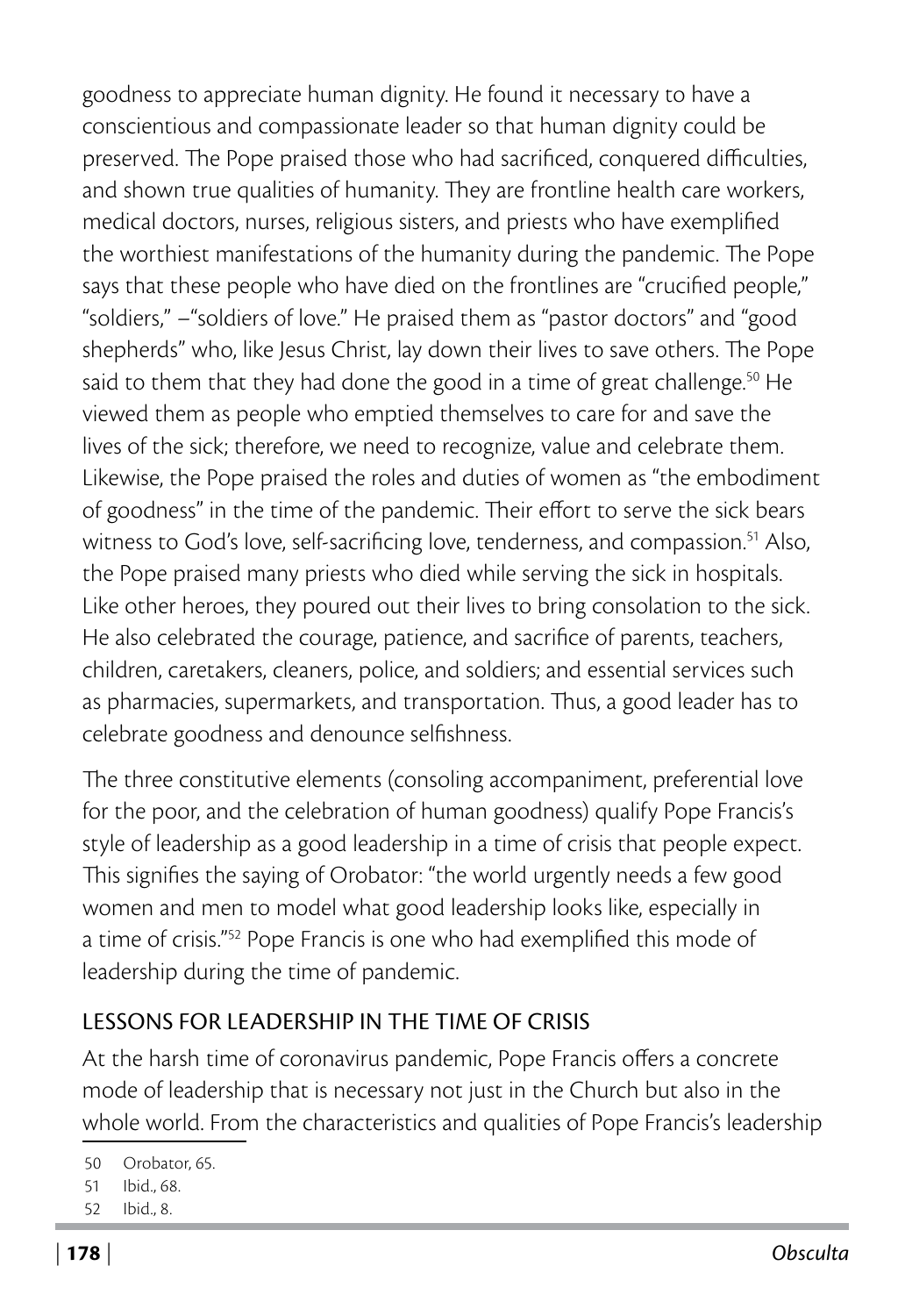in the time of crisis, one can learn that a good leader should be a leader of compassion, flexibility and adaptability, and a bridge-builder.

A good leader, first of all, must possess compassion. In a time of crisis, compassion does not mean an abolishment of sentimentality, but it generates the requirement of passion. It is neither "naive sentimentality nor religious complacency;" but rather it inspires action in response to an unjust and unworthy world. It urges people to do something better for the world, to eliminate injustice in social structures, to build up common good, and to heal the wounds of vulnerable people.<sup>53</sup> Through this way, one can become a leader of a community or a nation. Moreover, Pope Francis gave a powerful message of hope to the world in the darkness of the pandemic by his words and deeds, which reminded leaders to be a bearer of hope for the vulnerable. To the Pope, hope is a fundamental right of people. Hope is not only a destination; but also is a force driving a journey. The gospel of hope is based on the triumph of love over the source of evil, a victory that does not avoid suffering and death, but encountering and passing through them, creating a way in the "abyss," and "transforming evil into good." Through this manner of the Pope, the leader could learn to avoid any appearance of "circumventing harsh and painful realities," at the same time asserting the priority of "life over death, light over darkness, and hope over despair" –the central messages in a time of crisis.<sup>54</sup>

Second, a good leader must demonstrate the need for building bridges and connecting people together. Orobator claims that bridge-building is seen as a core component of Pope Francis' style of leadership that he always practices. Pope Francis reminded the leaders of building bridges, establishing connections, and creating fraternity, for then people can confidently encounter the crisis together through the bridge-building process. The Latin term *Pontifex Maximus*, which means "Greatest Bridge Builder," is a Latin epithet conferred on Popes. In fact, @Pontifex is also the Twitter username of Pope Francis's official Twitter page, which has more than eighteen million followers. It is not only about constructing bridges but also about forming

<sup>53</sup> Orobator, 36-37.

<sup>54</sup> Ibid., 39.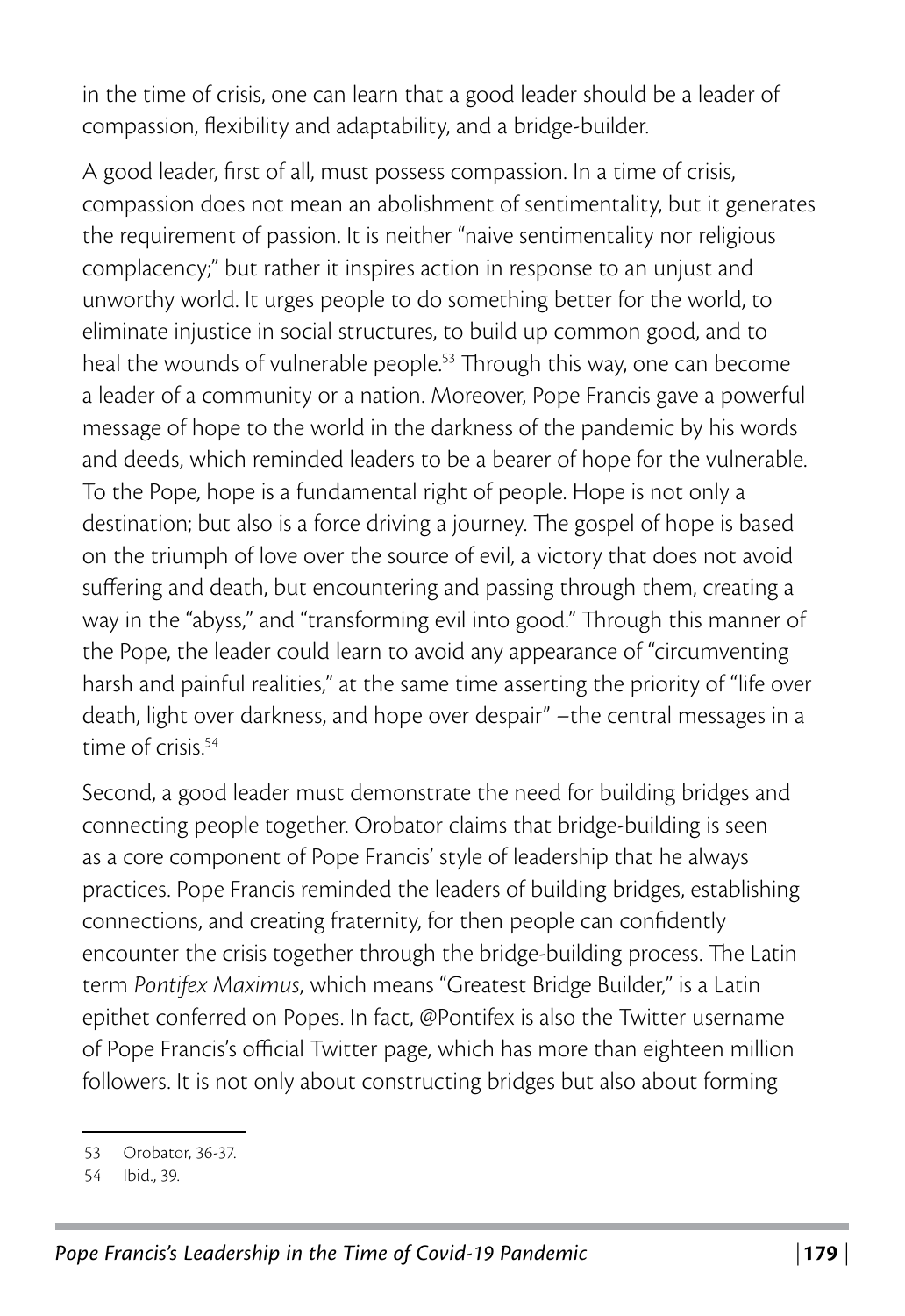a clear focus and goal. It is leading "somewhere" rather than "nowhere."55 The strategic goal of the Pope throughout the worldwide coronavirus pandemic is promoting the Church's ideals and principles, particularly solidarity, dialogue, seeking peace, and the common good. At the moments of the pandemic, the Pope has exercised a kind of prophetic and pastoral leadership by reminding the world's leaders of their human existence and emphasizing the existential connection among people across geographical, economic, political, and social boundaries.<sup>56</sup>

Third, flexibility and adaptability are also necessary for a good leader. The pandemic has affected all parts of human community and made the world be in disorder. The conditions of human life have changed. Thus, creative and alternative ways of handling the crisis are essential qualities that any leader should possess. Orobator claims that the crisis addresses the leader's ability to engage in the process of adapting to change with flexibility and creativity– this is demonstrated in Pope Francis's leadership.<sup>57</sup> For instance, the spread of coronavirus pandemic banned any public gatherings of people. This implies that all churches were shut down as ritual celebrations of communities were not permitted. It was impossible for the Church's congregation to celebrate their ritual worship. Thus, the Pope granted permission for online masses and various alternative ways of carrying religious activities and ministry.58 However, the changes have become complicated and messy because of the failures of leadership in the time of coronavirus pandemic.<sup>59</sup> It became problematic in the solution of change occurring in a traditional institution like the Church, which does not adapt easily to change. There was a tension between the authority of the states and that of the Church on the principle of religious freedom.<sup>60</sup> In the face of the pandemic, Pope Francis's actions demonstrate his leadership skill of creating opportunities, instead of challenges. Church leaders should be responsible for protecting her members by working with the states.

<sup>55</sup> Orobator, 95.

<sup>56</sup> Ibid., 99.

<sup>57</sup> Ibid., 114.

<sup>58</sup> Ibid., 72, 77. 81.

<sup>59</sup> Ibid., 113.

<sup>60</sup> Orobator, 103-104.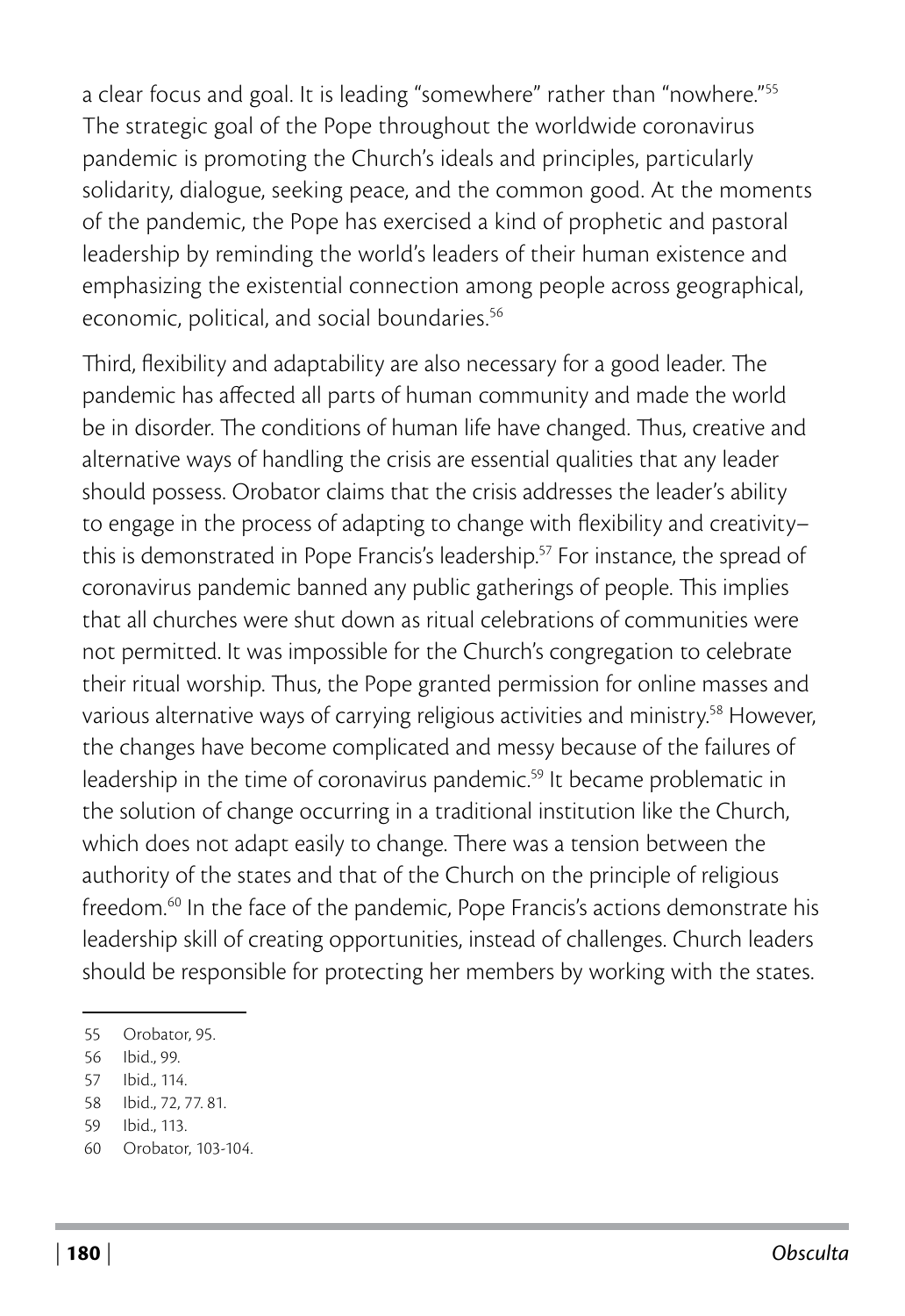## **CONCLUSION**

Pope Francis's leadership seeks communion of all the Church's members and reforms the pastoral practices of the Catholic Church. His voice is authoritative over a global community addressing people at all levels. Particularly, in the harsh time of the COVID-19 crisis, the Pope modeled an example of good leadership for the leaders of the Church as well as the wider society. This leadership embodies closeness, empathy, compassion, and love. It addresses that a true leader must be close to the victims of the crisis and be in empathetical solidarity with them. He/she needs to pay attention to the values and priorities that uphold the needs and rights of people and try to protect their livelihood conditions. Furthermore, he/she must prioritize compassionate consolation to the victims for their faith and hope, as Orobator says: "true leadership prioritizes the well-being of others and resolutely and compassionately ministers consolation with the aim of strengthening faith, hope, and love."<sup>61</sup> Thus, Pope Francis's leadership speaks of the prophetic and pastoral manner, which is an example for a global audience in leadership positions both in the Church and in the world. His example of leadership needs to be widely carried by the world's leaders.

<sup>61</sup> Ibid., 41.